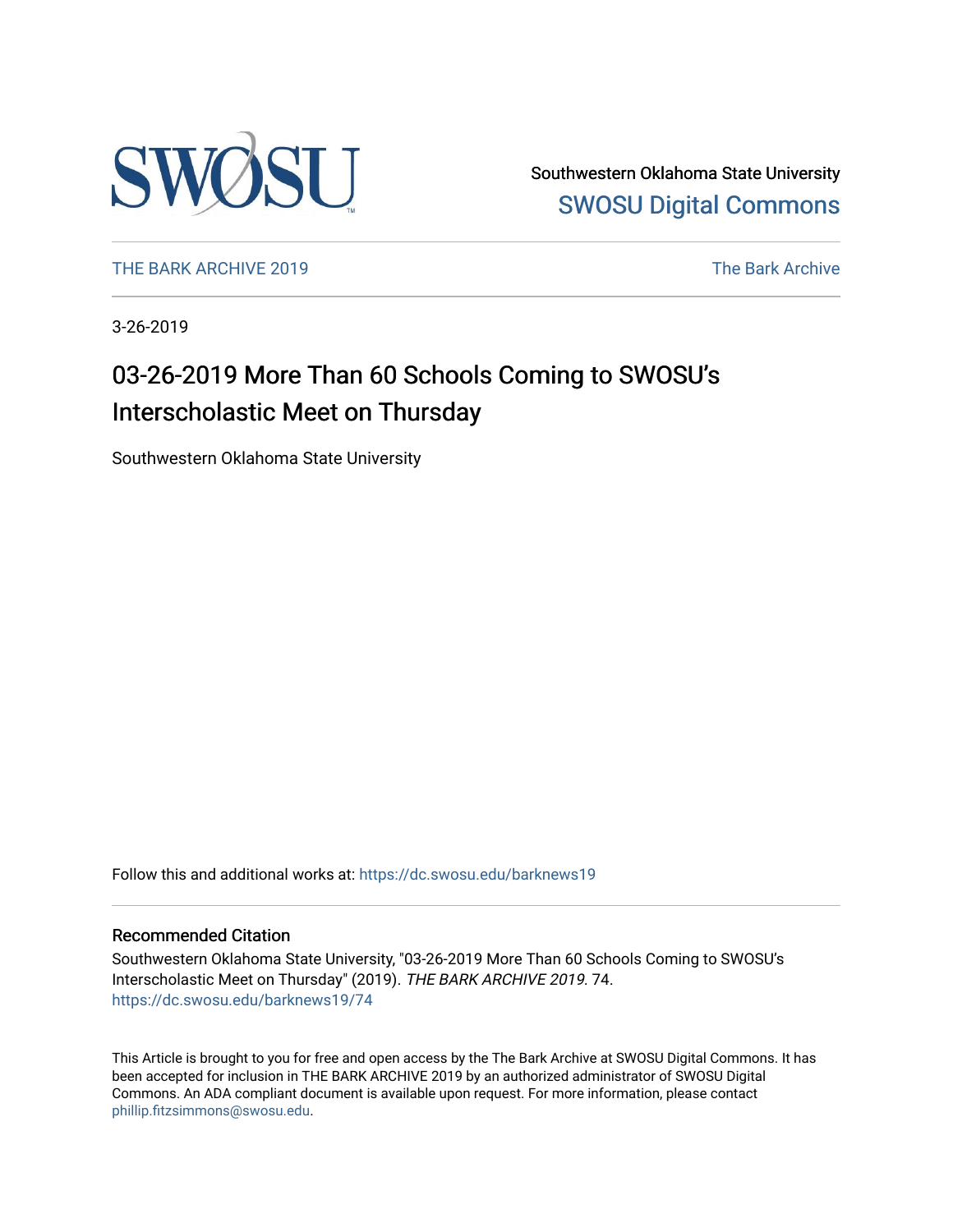



# **More Than 60 Schools Coming to SWOSU's Interscholastic Meet on Thursday**

Southwestern Oklahoma State University will host the 106<sup>th</sup> annual interscholastic meet (known around the state as SWIM) this Thursday, March 28, in Weatherford.

SWIM is Oklahoma's longest-running academic competition for high school and junior high students.

More than 60 schools from around the state of Oklahoma are expected for SWIM that started in 1913. SWIM has been an annual event with the exception of a couple of wartime years.

Taler Alexander, director of SWIM, said over 2,200 tests will be given in the academic competition. Tests will be given in the areas of fine arts, biological sciences, business, computer science, language arts and literature, mathematics, physical sciences, social sciences and technology. Tests are at 12 noon, 1, 2 and 3 p.m.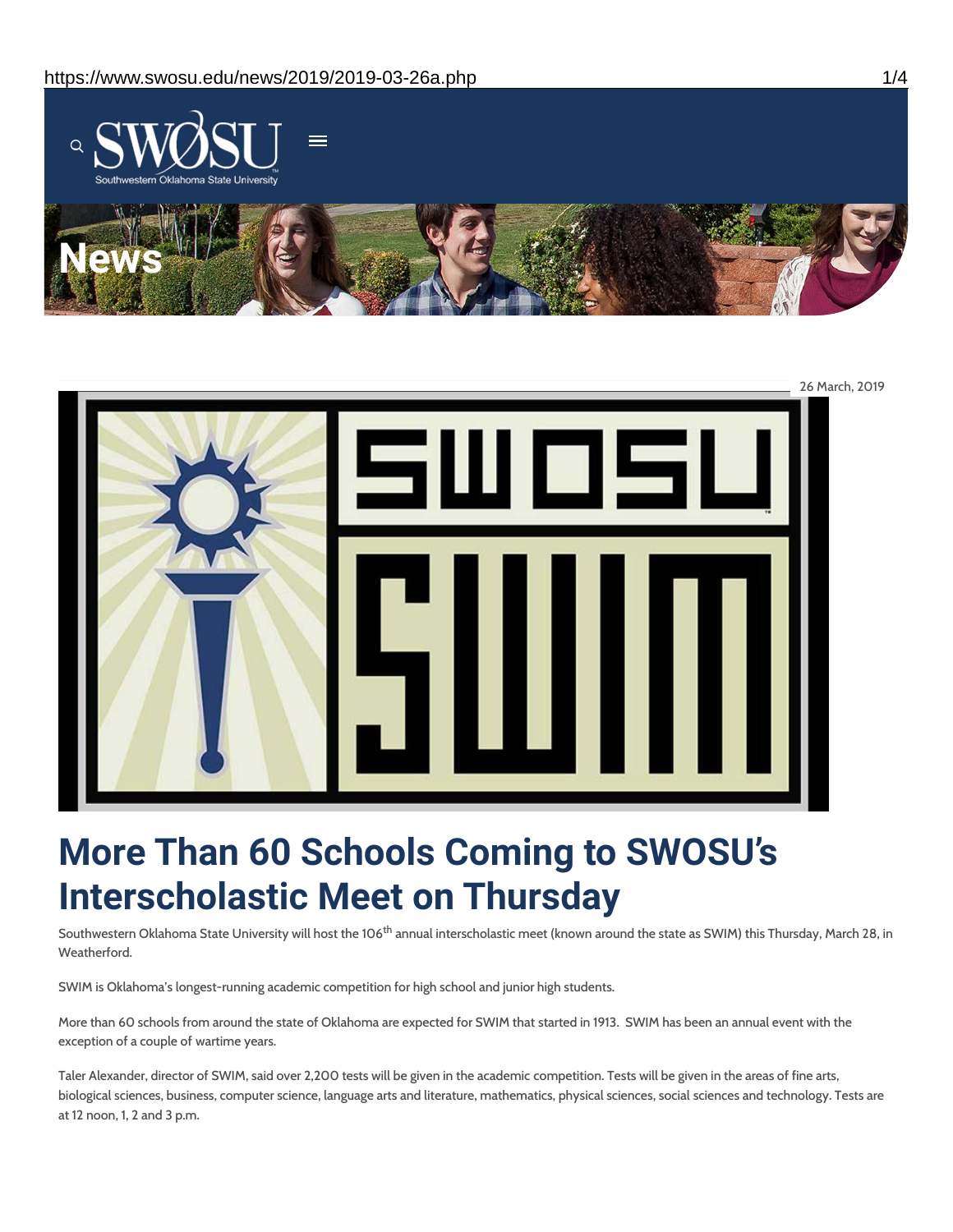#### https://www.swosu.edu/news/2019/2019-03-26a.php 2/4

Students will compete for individual awards but also for their respective schools. Sweepstakes awards in the school competition will be awarded in three different divisions. Schools with 600 or more students enrolled in grades nine through 12 will compete in Class I; 151-599 students in Class II; and 150 and less students in Class III.

Defending SWIM team champions are Southmoore High School in Class I, Weatherford High School in Class II and Drummond High School in Class III.

| Academics             | D |
|-----------------------|---|
| Administration        | D |
| Alumni and Foundation | D |
| Community             | D |
| Events                | D |
| Faculty and Staff     | D |
| Miscellaneous         | D |
| Sayre                 | D |
| <b>Students</b>       | D |
|                       |   |

| <b>Archive Links</b> |   |
|----------------------|---|
| 2018                 | D |
| 2019                 | D |
| 2020                 | D |
| Archive              | D |



### Weatherford Campus

100 Campus Drive Weatherford, OK 73096

Sayre Campus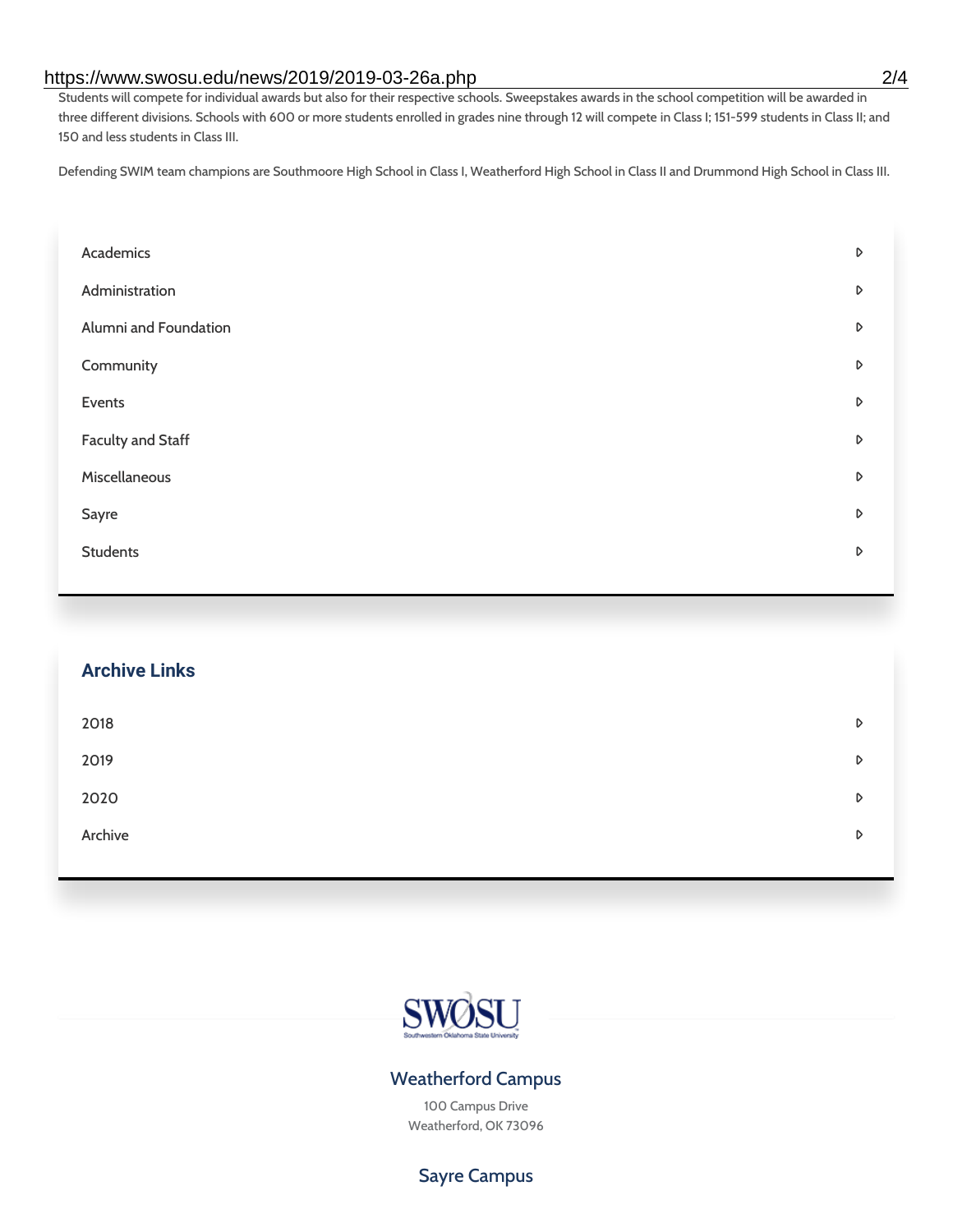409 E Mississippi Ave Sayre, OK 73662

## Connect to Us

fyom

Contact [Information](https://www.swosu.edu/about/contact.php)

[University/Facility](https://www.swosu.edu/about/operating-hours.php) Hours

[Campus](https://map.concept3d.com/?id=768#!ct/10964,10214,10213,10212,10205,10204,10203,10202,10136,10129,10128,0,31226,10130,10201,10641,0) Map

Give to [SWOSU](https://standingfirmly.com/donate)

Shop [SWOSU](https://shopswosu.merchorders.com/)



**[Directory](https://www.swosu.edu/directory/index.php)** [Calendar](https://eventpublisher.dudesolutions.com/swosu/) [Apply](https://www.swosu.edu/admissions/apply-to-swosu.php) [GoSWOSU](https://qlsso.quicklaunchsso.com/home/1267) [Jobs@SWOSU](https://swosu.csod.com/ux/ats/careersite/1/home?c=swosu)



Current [Students](https://bulldog.swosu.edu/index.php)

[Faculty](https://bulldog.swosu.edu/faculty-staff/index.php) and Staff

**Enrollment Management** [580.774.3782](tel:5807743782)

> **PR/Marketing** [580.774.3063](tel:5807743063)